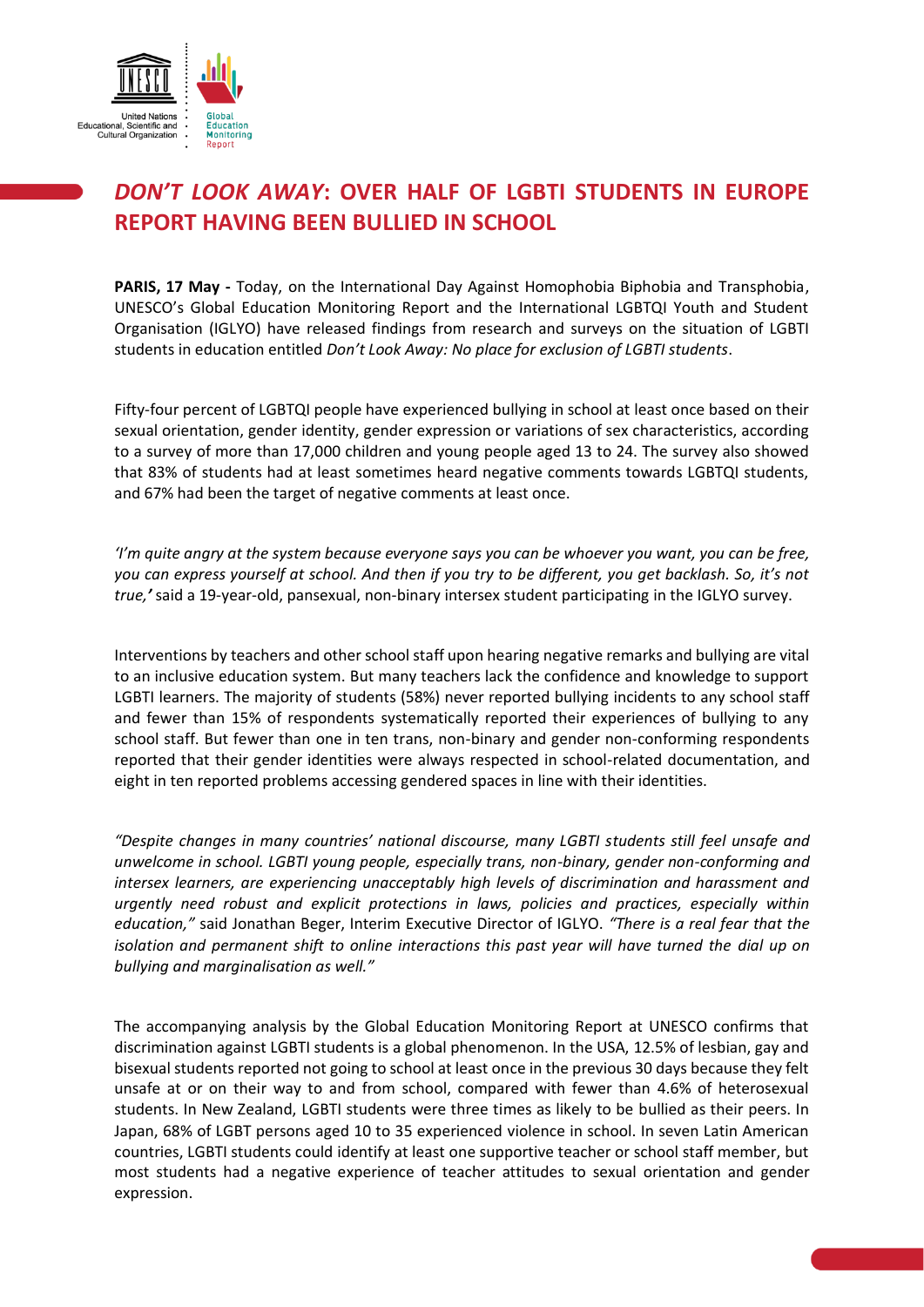Curricula and learning materials either ignore entirely or misrepresent and pathologize LGBTI identities. Fewer than one in five respondents to the survey reported having been taught positive representations of LGBTI people in school. A recent review found that nearly half of the 47 Council of Europe member states did not address sexual orientation, gender identity, gender expression or variations of sex characteristics in the curriculum, 7 made it optional and only 19 made it compulsory.

*"Education is about more than just maths and reading,"* said Manos Antoninis, Director of the GEM Report, UNESCO. "*Schools have to be inclusive if we want society to be inclusive. If children are being taught that only a certain type of person is accepted, that is going to affect the way they behave towards others".* 

Providing a safe learning environment is a crucial step in achieving inclusion for LGBTI learners, which was recognized in the commitment made by 56 countries in 2016 under the UNESCO-convened [Call](https://en.unesco.org/sites/default/files/call_for_action_2016_08_05-en.pdf)  [for Action by Ministers](https://en.unesco.org/sites/default/files/call_for_action_2016_08_05-en.pdf) for inclusive and equitable education for all learners in an environment free from discrimination and violence.

In line with that Call for Action the report contains recommendations for policy makers to ensure inclusion for all learners. The criminalization or pathologizing of sexual orientation, gender identity, gender expression and variations of sex characteristics and the denial of equal rights to LGBTI learners must end to tackle the threats and bullying they face.

UNESCO and IGLYO also call on governments and schools to roll out the teaching of human rights education and other subjects, including history and social studies, to introduce LGBTI people, their history and experience in teaching programmes. These efforts must be complemented by training and empowering teachers to deliver inclusive curricula so they can impart knowledge and address incidents and threats effectively.

---

## **Note to Editors:**

The findings are being launched at a high-profile event in Paris on 17 May co-hosted by the *Mouvement d'Affirmation des Jeunes Gais, Lesbiennes, Bi &* Trans (MAG), Out Right Action International, the Mairie de Paris and the Austrian Government, and attended by Anne Hidalgo, Mayor of Paris, as well as Jean-Yves Le Drian, Minister for Foreign and European Affairs (France), Jean-Michel Blanquer, Minister of National Education (France) and Élisabeth Moreno, French Minister Delegate for Gender Equality, Diversity and Equal Opportunities (France), as well as Wendy Morton, Minister for European Neighbourhood and the Americas (UK).

In 2019, UNESCO published a technical brief on monitoring school violence based on sexual orientation, gender identity or gender expression in national and international surveys. The report is called: ["Bringing it out in the open".](https://unesdoc.unesco.org/ark:/48223/pf0000367493)

## **About IGLYO**